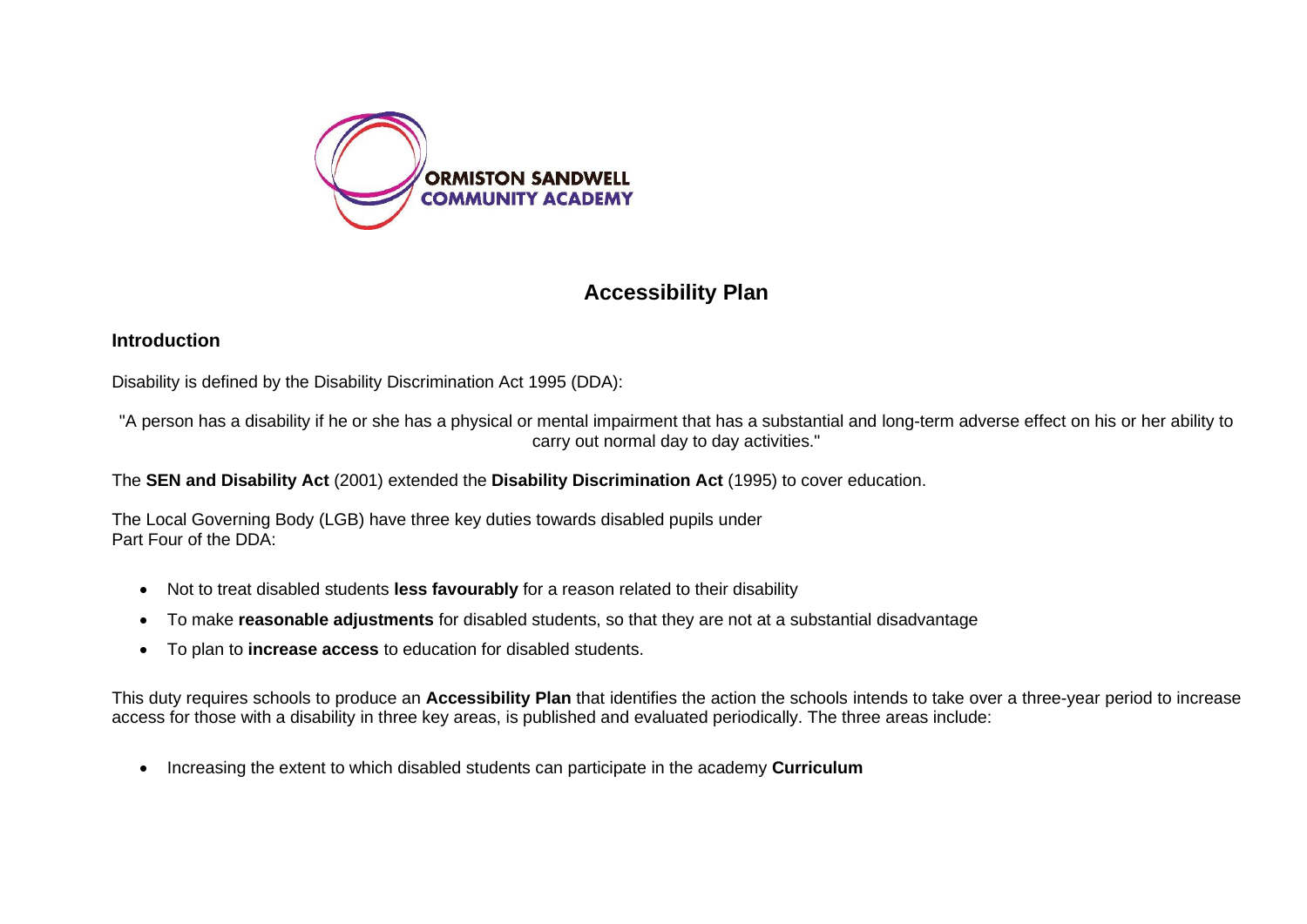- Improving the **environment** of the academy to increase the extent to which disabled students can take advantage of education and associated services
- Improving the delivery to disabled students **of information which is provided in writing** for students who are not disabled.

In addition, the **Disability Equality Duty** (2006) requires all schools to:

- Eliminate **discrimination** that is unlawful under the DDA
- Eliminate **harassment** of those with a disability
- Promote **positive attitudes** towards disabled persons
- Encourage **participation** by disabled individuals
- Take steps to take account of disabilities even if this involves treating disabled persons **more favourably.**

## **This duty requires schools to**

- Involve those with a disability in producing a Disability Equality Scheme (DES) and Action Plan
- Publish the DES/Action Plan
- Demonstrate they have taken action identified to achieve outcomes
- Report on progress, review and revise the DES annually.

This plan is drawn up in accordance with the planning duty in the Disability Discrimination Act 1995, as amended by the SEN and Disability Act 2001 (SENDA). It draws on the guidance set out in "Accessible schools: Planning to increase access to schools for disabled pupils", issued by DfES in July 2002.

At all times, the academy will also be equally aware of the needs of disabled staff, parents and visitors.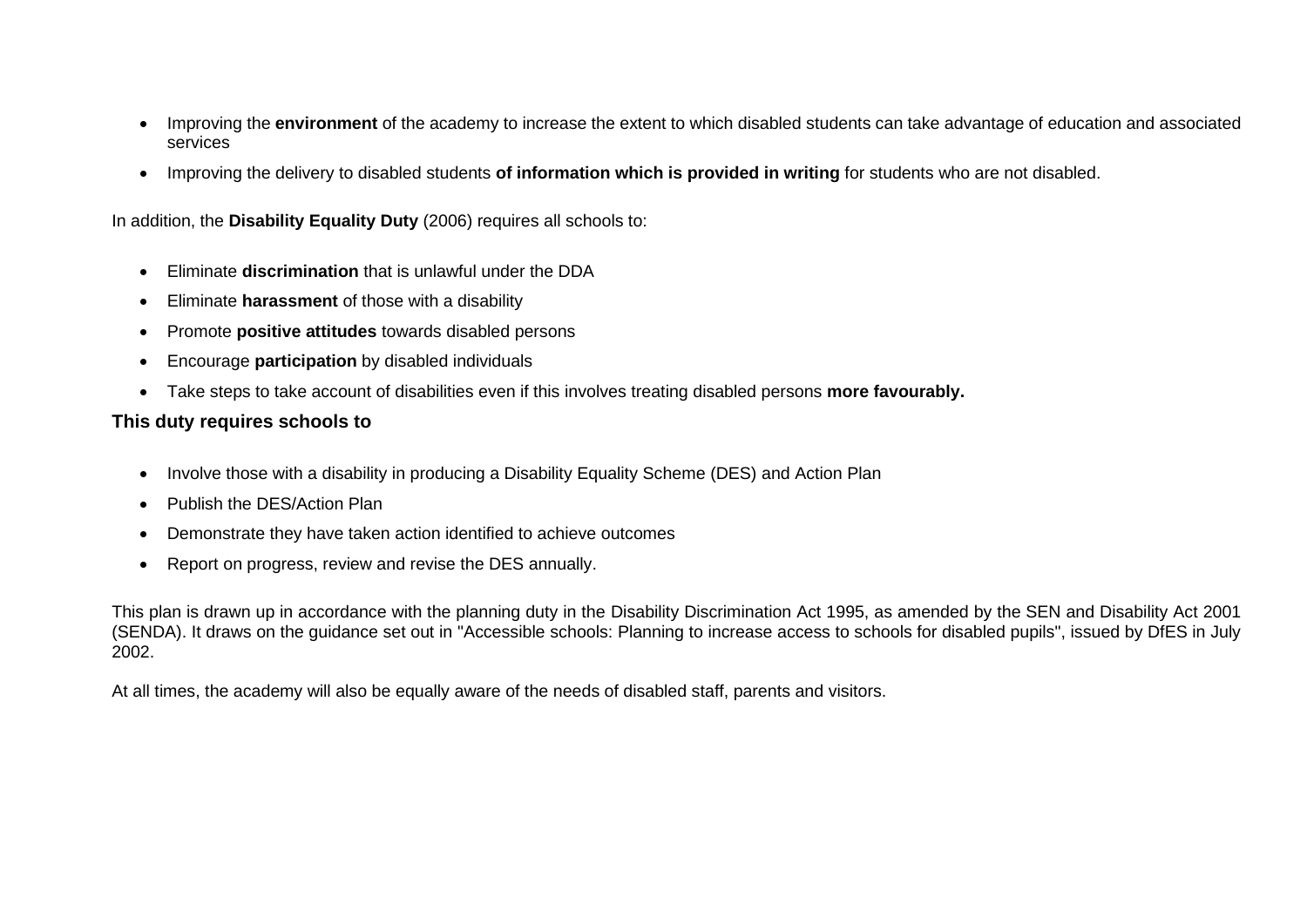## **Key Objectives**

- To reduce and eliminate barriers to access to the curriculum and to full participation in the academy community for students and prospective students with a disability
- To provide a caring and friendly environment
- To provide resources to cater for the needs of the individual students
- To promote an understanding of disabilities throughout the academy and an awareness of the needs of students with a disability
- To ensure all staff will be able to meet more fully the needs of disabled students with regards to accessing the curriculum

#### **Principles**

- Compliance with the DDA is consistent with the academy's aims, equal opportunities
- policy, and the operation of the academy's SEN policy.
- The academy recognises its duty under the DDA (as amended by the SENDA):
	- o not to discriminate against disabled pupils in their admissions and exclusions, and provision of education and associated services
	- o not to treat disabled pupils less favourably
	- o to take reasonable steps to avoid putting disabled students at a substantial disadvantage
	- o to publish an Accessibility Plan.
- In performing their duties, governors and staff will have regard to the DRC Code of Practice (2002).
- The academy recognises and values parents' knowledge of their child's disability and its effect on
	- o his/her ability to carry out normal activities, and respects the parents' and child's right to
	- o confidentiality.
- The academy provides all students with a broad and balanced curriculum, differentiated, and adjusted to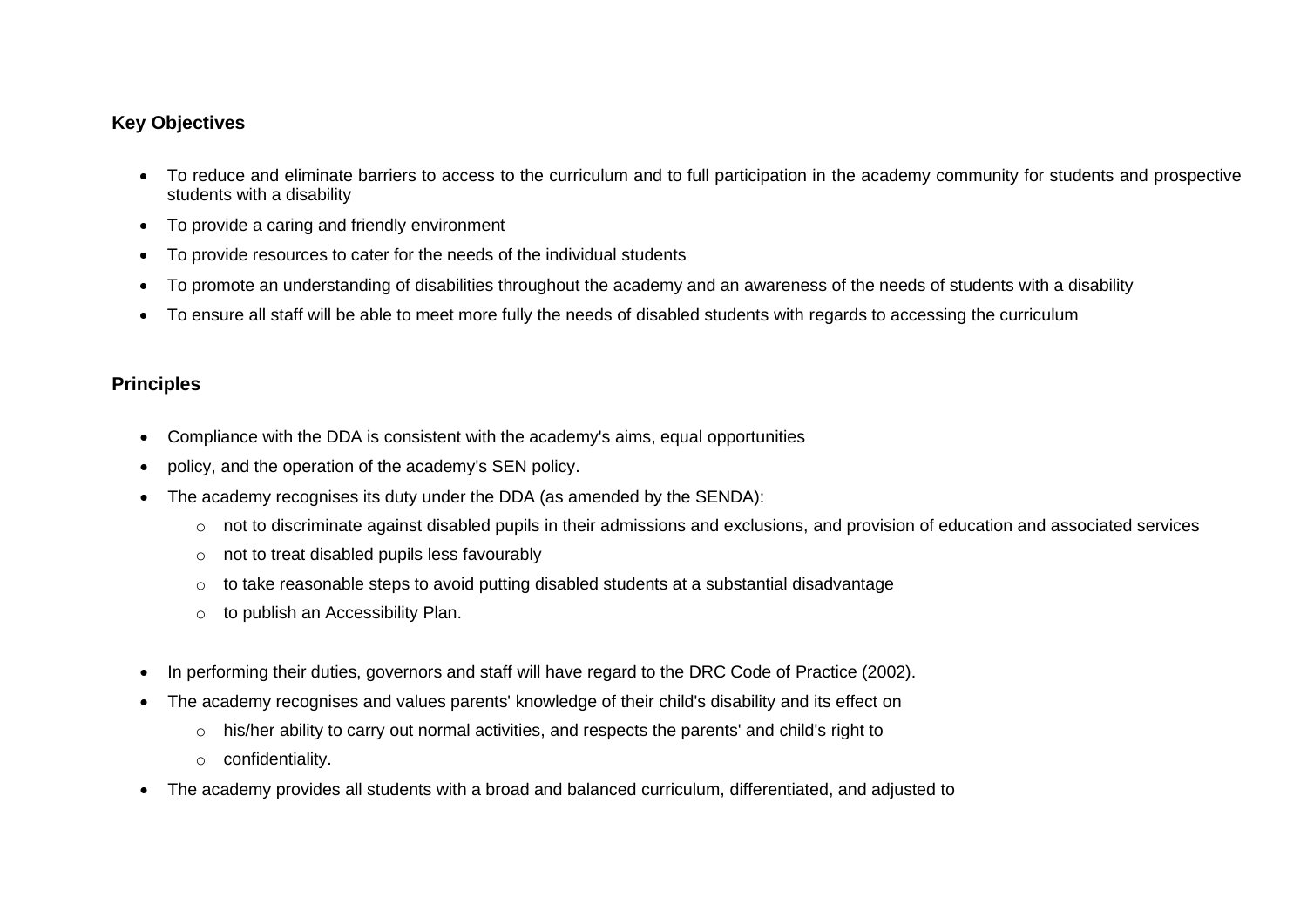- $\circ$  meet the needs of individual students and their preferred learning styles; and endorses the key
- $\circ$  principles in the National Curriculum framework, which underpin the development of a more inclusive curriculum:
- o setting suitable learning challenges
- o responding to students' diverse learning needs
- o overcome potential barriers to learning and assessment for individuals and groups of students.

### **Activity**

#### **a) Education & related activities**

The academy will continue to seek and follow the advice of LA services, such as specialist teacher advisers and SEN inspectors/advisers, and of appropriate health professionals from the local NHS Trusts etc.

Within the curriculum, the academy aims to provide a full access to all elements. Specifically, in all areas of Information & Communication Technology, the academy will have consideration in planning facilities for:

- Wheelchair access
- Screen reader software
- Screen magnifier software for the visually impaired
- Features such as sticky keys and filter keys to aid disabled users in using a keyboard
- Screen Magnifier Software.

To develop communication skills in students, enabling them to express thoughts and opinions successfully through speech, writing and sign language as appropriate.

To give advice and support in curriculum subjects as appropriate, to enable disabled students to participate successfully in lessons within the mainstream academy.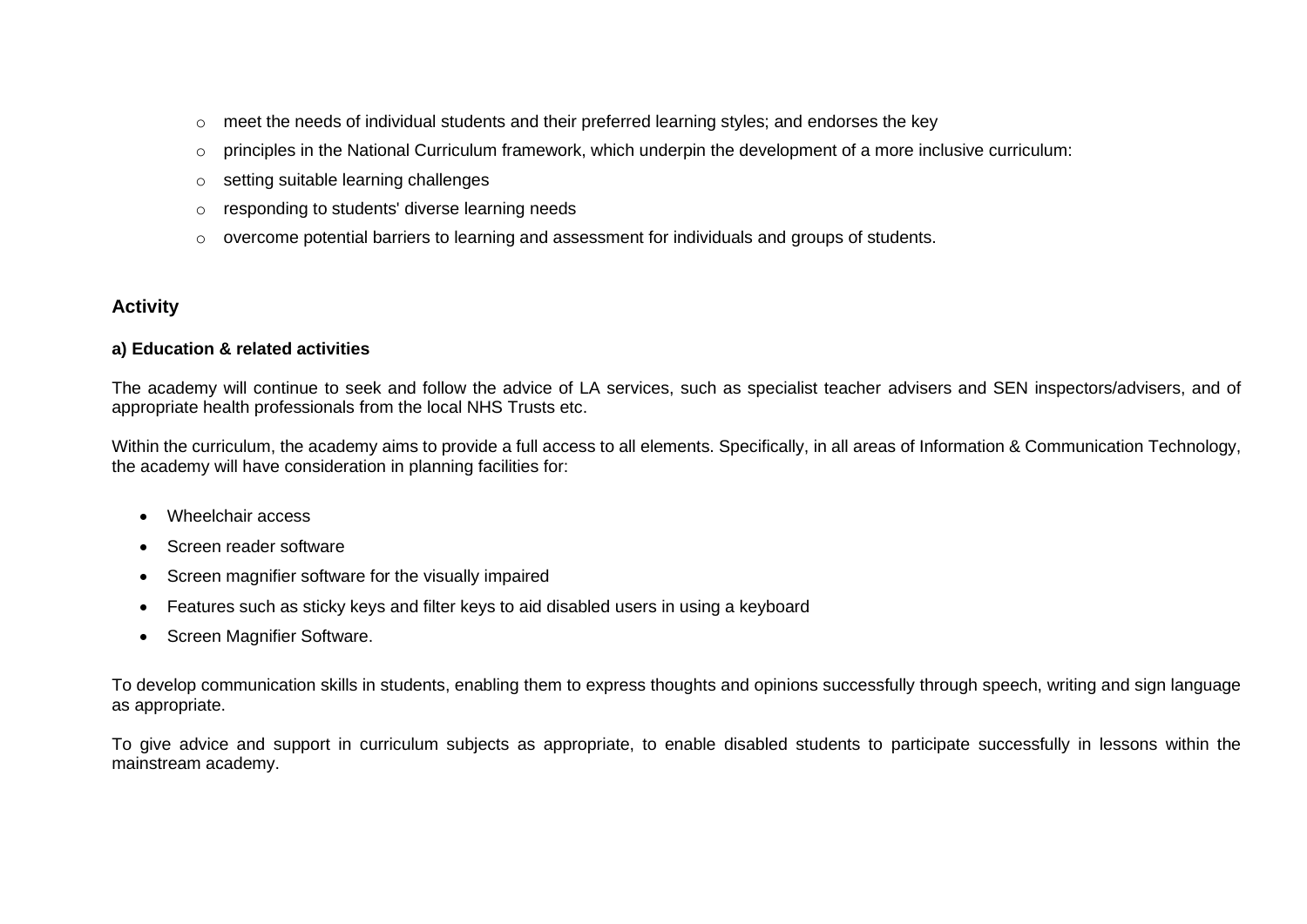To ensure that the needs of all disabled students and staff are represented within the academy.

To create positive images of disability within the school so that students grow into adults who have some understanding of the needs of disabled people.

#### **b) Physical environment**

The academy will take account of the needs of students and visitors with physical difficulties and sensory impairments when planning and undertaking future improvements and refurbishments of the site and premises, such as improved access, lighting, acoustic treatment and colour schemes, and more accessible facilities and fittings.

#### **c) Provision of information**

The academy will make itself aware of local services, including those provided through the LA, for providing information in alternative formats when required or requested etc.

#### **Action Plan**

The Plan will be monitored through the academy governing body. The plan is of necessity organic and will need adaptation and additions on a regular basis. Additionally, the academy will always endeavor to:

- Improve availability of written material in alternative forms
- Improve working environment for students with visual impairment by incorporating appropriate colour schemes when refurbishing and install blinds on south-facing windows

## **Linked Policies**

This Plan will contribute to the review and revision of related academy policies, e.g.

- Site Development Plan
- Equal Opportunities policies
- Curriculum Policies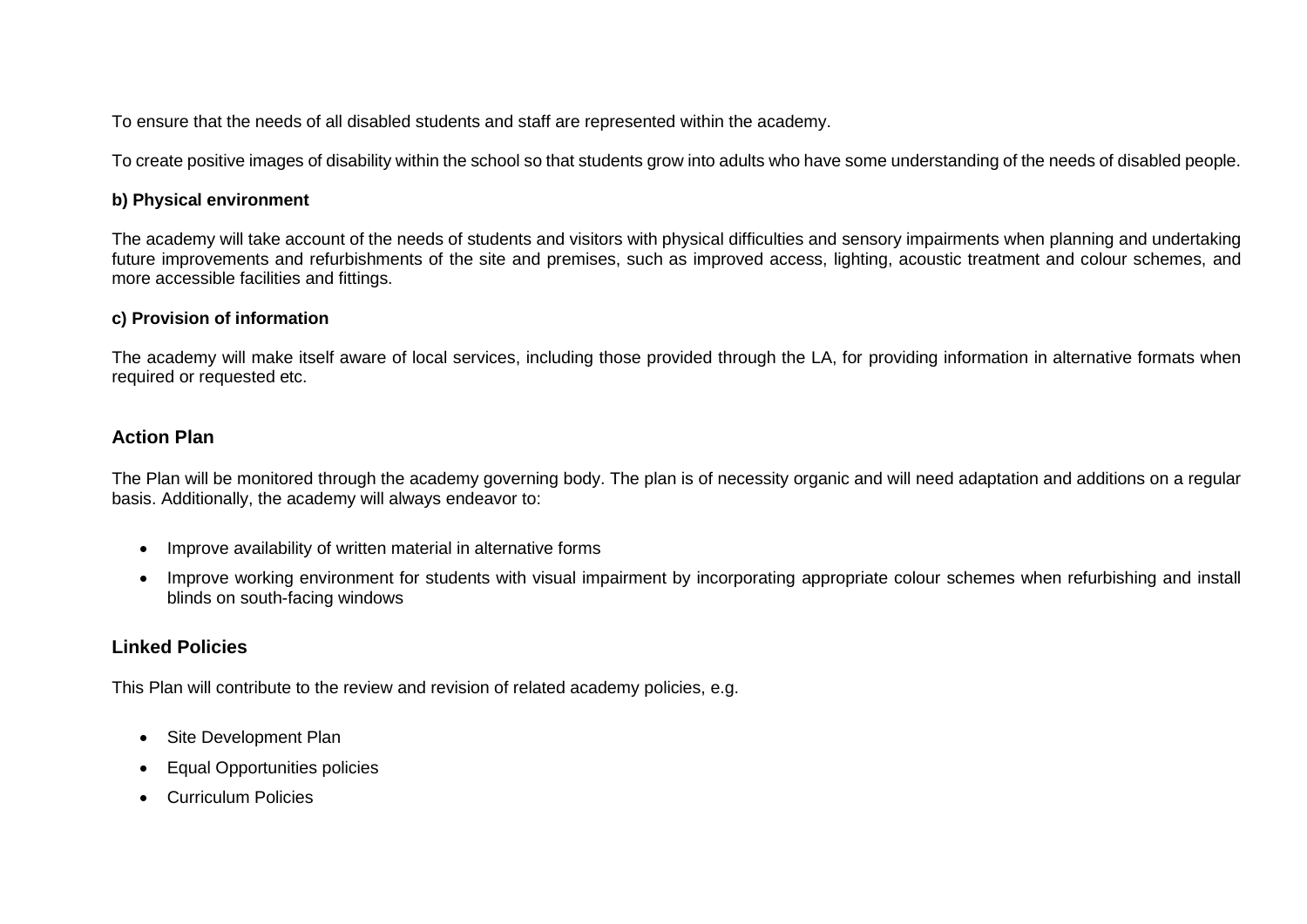- Health & Safety Policy
- Special Educational Needs Policy
- Behaviour Policy
- Asset Management Plan
- Prospectus and Mission Statement
- Teaching and Learning

## **Information**

OSCA currently has a whole range of students of all backgrounds, needs and abilities.

As at December 2019 we have students in the following categories:

- ADHD
- Allergies
- ASD
- Asthma
- Cerebral palsy
- Diabetes
- **Dyscalculia**
- **Dyslexic**
- Dyspraxia
- Eating disorders
- Eczema
- Hearing impairment
- Heart problems
- Vision impairment

We collect information from the partner primaries, so that we are prepared for children when they arrive in the Academy. We liaise with parents and professionals involved with the children to ensure we provide the right care for their need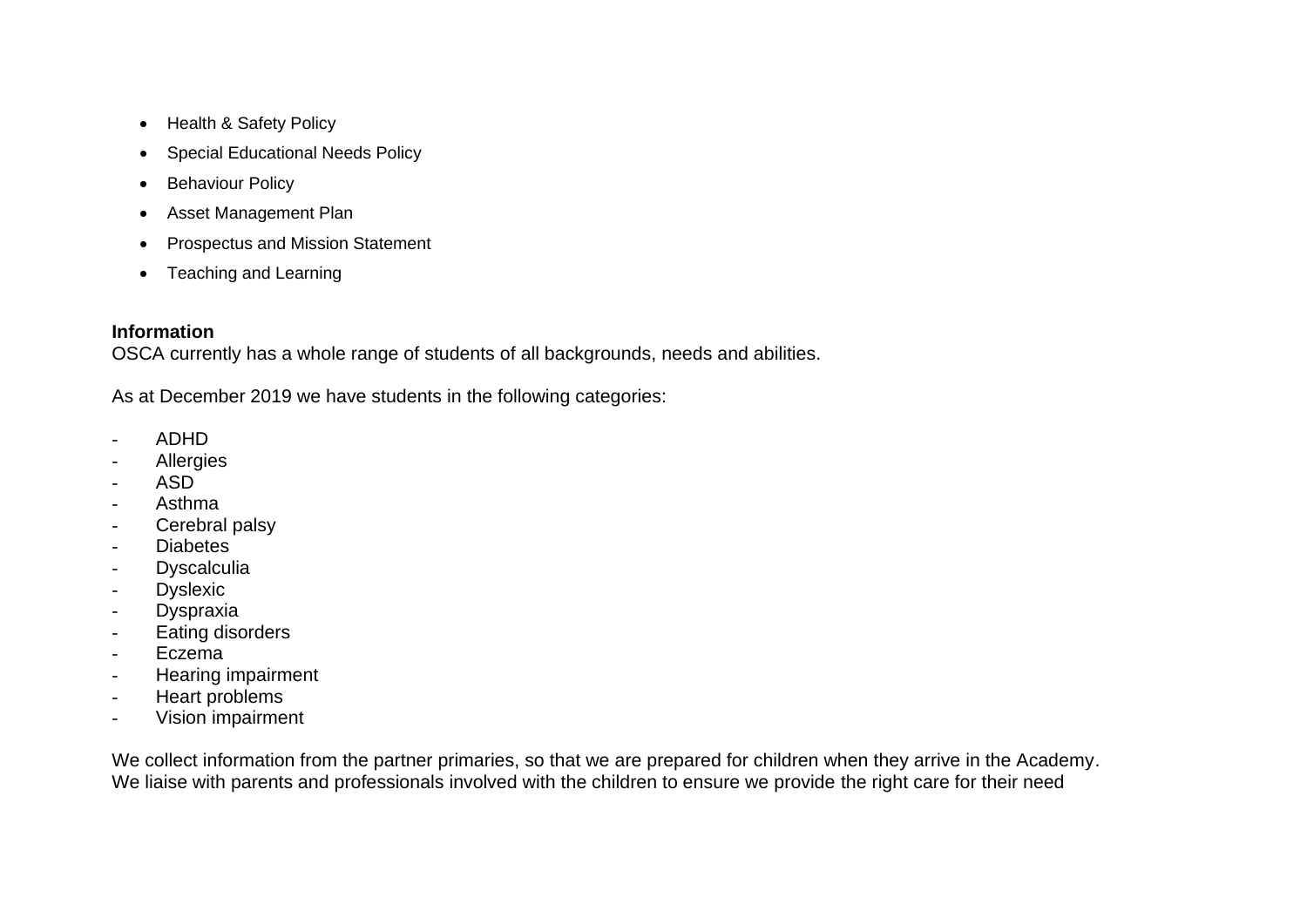# **Accessibility Plan: December 2019 - December 2022:**

# **Improving access to the curriculum**

|                | <b>Issue</b>                                                                                                                    | <b>Action</b>                                                                                                                                                                                   | People /<br><b>Resources</b>                                                                   | <b>Timescale</b> | <b>Success Criteria</b>                                                               | <b>Monitoring</b><br>Method: Who?<br>How?                                                         |
|----------------|---------------------------------------------------------------------------------------------------------------------------------|-------------------------------------------------------------------------------------------------------------------------------------------------------------------------------------------------|------------------------------------------------------------------------------------------------|------------------|---------------------------------------------------------------------------------------|---------------------------------------------------------------------------------------------------|
|                | Ensure that all Academy trips<br>& residential visits are<br>accessible for students with<br>learning or physical disabilities. | Thorough planning.<br>Advance visits.<br>Trip packs and Risk<br>Assessments.                                                                                                                    | Visit leaders<br><b>Educational Visits</b><br>Co-Ordinator.<br>Principal                       | On-going         | Academy trips &<br>residential visits are<br>accessible for all<br>students.          | Principal<br><b>Academy Visits</b><br>Co-ordinator.<br>Trip leaders.<br>Feedback from<br>students |
| $\overline{2}$ | Ensure that after-Academy<br>clubs are accessible for all<br>students.                                                          | Ensure access is available for<br>all students including those with<br>physical or sensory disabilities.<br>Provide adult support if<br>necessary.<br>Make physical adaptations as<br>required. | Leaders of after-<br>Academy clubs.                                                            | Ongoing          | After-Academy clubs<br>are accessible for all<br>students.                            | Principal<br>Feedback from<br>parents and<br>students.                                            |
| 3              | Strive to ensure curriculum is<br>fully accessible to students<br>with any type of difficulty or<br>disability.                 | Consider alternative<br>communication systems.<br>Consider the way in which<br>information is presented to<br>students.<br>Consider ways in which<br>students can communicate their<br>ideas.   | All Staff.<br>Subject leaders.<br>Advisors for<br>sensory<br>impairments.<br>Subject advisors. | Ongoing          | Curriculum is fully<br>accessible for all<br>students.                                | Principal<br><b>SLT</b><br>SENDCO.                                                                |
| 4              | Academy policies make<br>reference to provision for<br>students with difficulties &<br>disabilities (particularly PE)           | SENDCO to review all policies<br>for appropriateness with respect<br>to provision during policy<br>consultation period                                                                          | Whole staff.<br>Subject leaders.<br>Advisors.                                                  | Ongoing          | Policies include<br>provision for<br>students with<br>difficulties or<br>disabilities | Principal<br><b>SLT</b><br>Subject leaders.                                                       |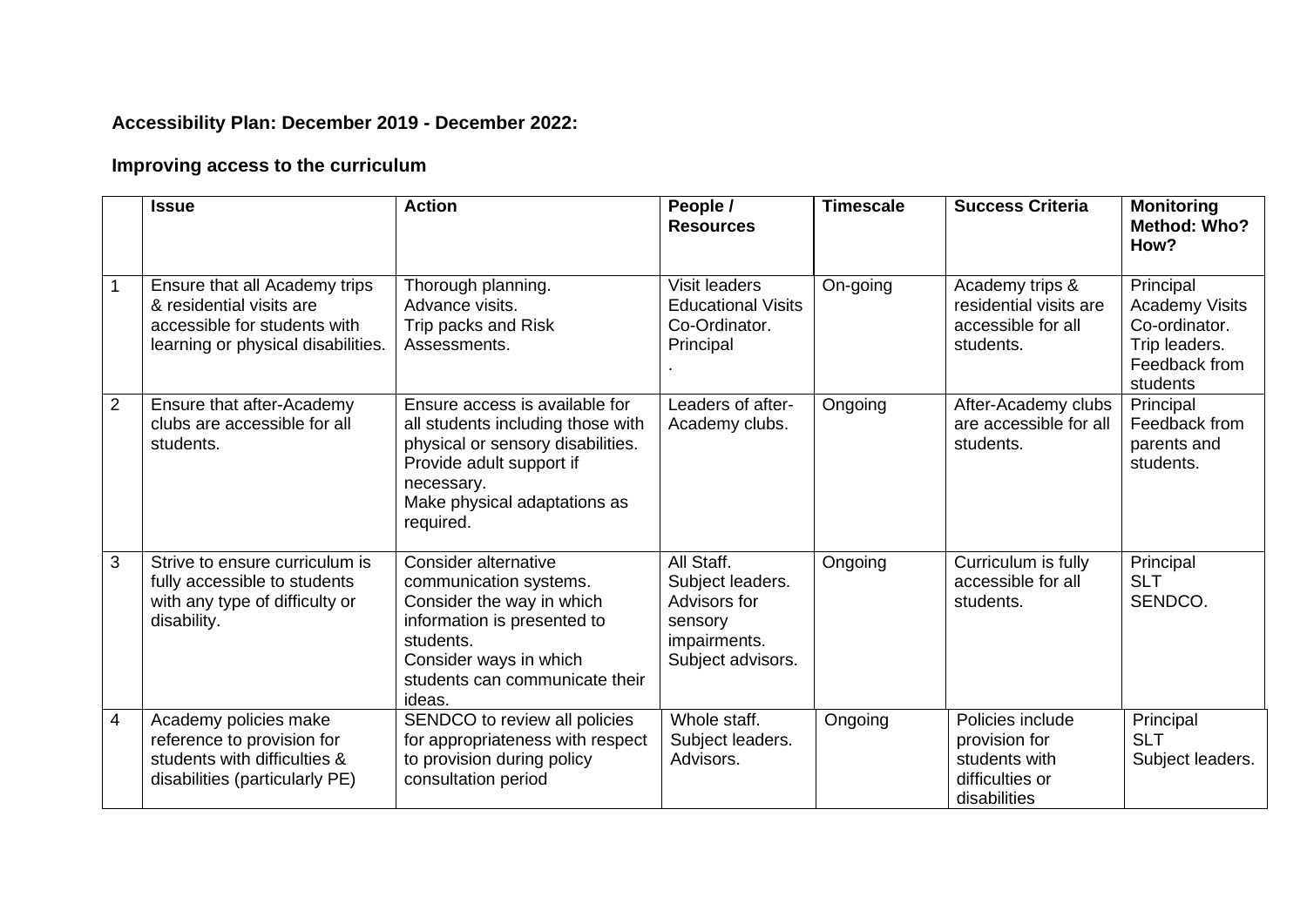## **Access to information**

|                | <b>Issue</b>                                                                                                 | <b>Action</b>                                                                                                                                                      | People /<br><b>Resources</b>                                                              | <b>Timescale</b>  | <b>Success Criteria</b>                                                                                                     | <b>Monitoring</b><br>Method: Who?<br>How?                                                       |
|----------------|--------------------------------------------------------------------------------------------------------------|--------------------------------------------------------------------------------------------------------------------------------------------------------------------|-------------------------------------------------------------------------------------------|-------------------|-----------------------------------------------------------------------------------------------------------------------------|-------------------------------------------------------------------------------------------------|
| 5              | Availability of written material<br>in alternative formats                                                   | Academy makes itself aware of<br>the services available through its<br>LA for converting written<br>information into alternative<br>lformats.                      | L.A.<br>Principal<br><b>Admin Staff</b><br><b>SENDCO</b>                                  | On-going          | If needed the<br>Academy can<br>provide information<br>in alternative formats                                               | <b>SENDCO</b><br>Feedback from<br>parents and<br>staff.                                         |
| 6              | Staff training on EVAC chair<br>and handling of a physically<br>disabled individual in times of<br>emergency | EVAC training programme rolled<br>out to all staff across the<br>Academy                                                                                           | <b>First Aid Officer</b>                                                                  | September<br>2020 | All staff are able to<br>use EVAC chair in<br>times of emergency                                                            | C.King<br><b>SLT</b>                                                                            |
| $\overline{7}$ | Raise staff awareness of<br>disabilities issues.                                                             | Academy to seek advice from<br>experts.<br>Consider needs of specific<br>students, both for Academy and<br>off-site activities.                                    | LA.<br>Health Authority.<br><b>Disability Rights</b><br>Commission.<br>All Academy staff. | On-going          | <b>Teachers and LSPs</b><br>aware of issues.<br>Detailed information<br>and support<br>available and<br>passed on by staff. | Principal<br><b>SLT</b><br>SENDCO.<br>Class Teachers.<br>LSPs.<br>Other non-<br>teaching staff. |
|                |                                                                                                              | Promote disability equality via<br>Staff meetings.<br>$\bullet$<br>PSHCE lessons.<br>$\bullet$<br>Assemblies.<br>$\bullet$<br>Celebrating difference.<br>$\bullet$ | Whole staff                                                                               | Ongoing           | Increased whole<br>Academy awareness<br>of disability issues.                                                               | <b>SENDCO</b><br>All staff.                                                                     |